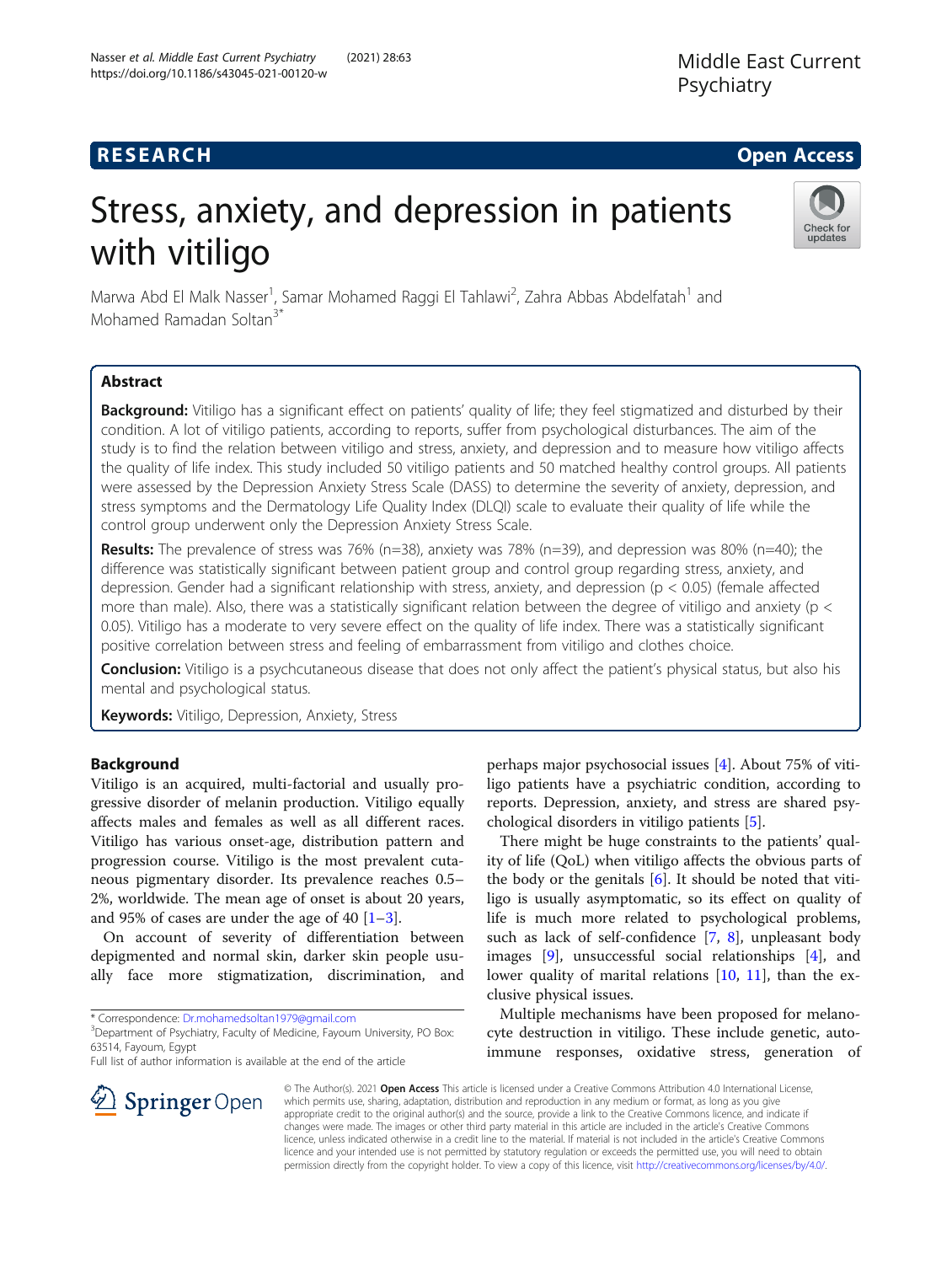inflammatory mediators, and melanocyte detachment mechanisms. Both innate and adaptive arms of the immune system appear to be involved. None of these proposed theories are in themselves sufficient to explain the different vitiligo phenotypes, and the overall contribution of each of these processes is still under debate, although there is now consensus on the autoimmune nature of vitiligo. Several mechanisms might be involved in the progressive loss of melanocytes, and they consist either of immune attack or cell degeneration and detachment. The "convergence theory" or "integrated theory" suggests that multiple mechanisms may work jointly in vitiligo to contribute to the destruction of melanocytes, ultimately leading to the same clinical result [[12](#page-8-0)-[16\]](#page-8-0).

This study aims to find the relation between vitiligo and stress, anxiety, and depression and to measure how vitiligo affects the quality of life index.

#### Methods

Our study is a case-control involving fifty patients of both sexes with the diagnosis of vitiligo and fifty healthy volunteers as a control group (from families of Fayoum University hospitals' medical and paramedical staff) matched in age, gender, and academic level. Patients were selected from Dermatology Department, Fayoum University Hospital, within the period from October 2019 to March 2020. Vitiligo patients were between 12 to 60 years old. Both genders were included. They included 14 males (28.0%) and 36 females (72.0%). Patients under the age of 12 and those with other dermatological disorders that can cause stress, anxiety, or depression were excluded from the study.

This study was accepted by the faculty of medicine, Fayoum University Research Ethical Committee. The study's goals were explained to the participants after they gave their consent. They were assured confidentiality and the right to refuse to take part in the research.

Following that, all of the patients were evaluated as follows:

#### 1. History taking

Name, age, sex, marital status, family history, work, age of onset, any stress before (death of family member), any physical trauma, sort of vitiligo, form of treatment, duration of treatment, other diseases related and other cutaneous manifestation, and degree of vitiligo according to the Vitiligo Area Scoring Index (VASI) score which were done by dermatologist.

2. Vitiligo Area Scoring Index (VASI)

Hamzavi et al. [[17\]](#page-8-0) have introduced a quantitative parametric score, named VASI for Vitiligo Area Scoring Index, which is conceptually derived from the PASI score widely used in psoriasis assessment [\[18](#page-8-0)]. The total body VASI is calculated using a formula that includes contributions from all body regions (possible range, 0–100).

VASI =  $\Sigma$ (all body sites) (hand units)  $\times$ (depigmentation)

One hand unit, which encompasses the palm plus the volar surface of all the digits, is approximately 1% of the total body surface area and is used as a guide to estimate the baseline percentage of vitiligo involvement in each body region. The body is divided into five separate and mutually exclusive regions: hands, upper extremities (excluding hands), trunk, lower extremities (excluding feet), and feet. The axillary region is included with the upper extremities while the buttocks and inguinal areas are included with the lower extremities. The extent of residual depigmentation is expressed by the following percentages: 0, 10%, 25%, 50%, 75%, 90%, or 100%. At 100% depigmentation, no pigment is present; at 90%, specks of pigment are present; at 75%, the depigmented area exceeds the pigmented area; at 50%, the depigmented and pigmented areas are equal; at 25%, the pigmented area exceeds the depigmented area; at 10%, only specks of depigmentation are present.

#### 3. Depression anxiety stress SCALE (DASS) [[19\]](#page-8-0)

The Depression Anxiety and Stress Scale is a 21 question shortened version with 7 questions for each psychological morbidity. The questionnaire asked about a recent experience with the products, and each one is graded from 0 (did not matter to me at all) to 3 (applied to me very much). The main goal of the DASS is to figure out how severe anxiety, depression, and stress symptoms are. The total score is determined by adding the scores for all of the products. The Arabic version [[20](#page-8-0)] was used.

#### 4. Dermatology Life Quality Index (DLQI)

The DLQI is a dermatology-specific, patient-reported quality of life test which is commonly used to assess vitiligo patients' quality of life. It has ten questions that assess everyday tasks, recreation, symptoms, and emotions, as well as work and school and personal relationships [[21\]](#page-8-0). Since the patient answers each question on a scale of 0 to 3, the DLQI is determined by adding the scores for each question, yielding a score that ranges from 0 to 30. The higher the ranking, the worse the quality of life has been. A score of more than ten indicates that the skin disorder has a significant impact on one's quality of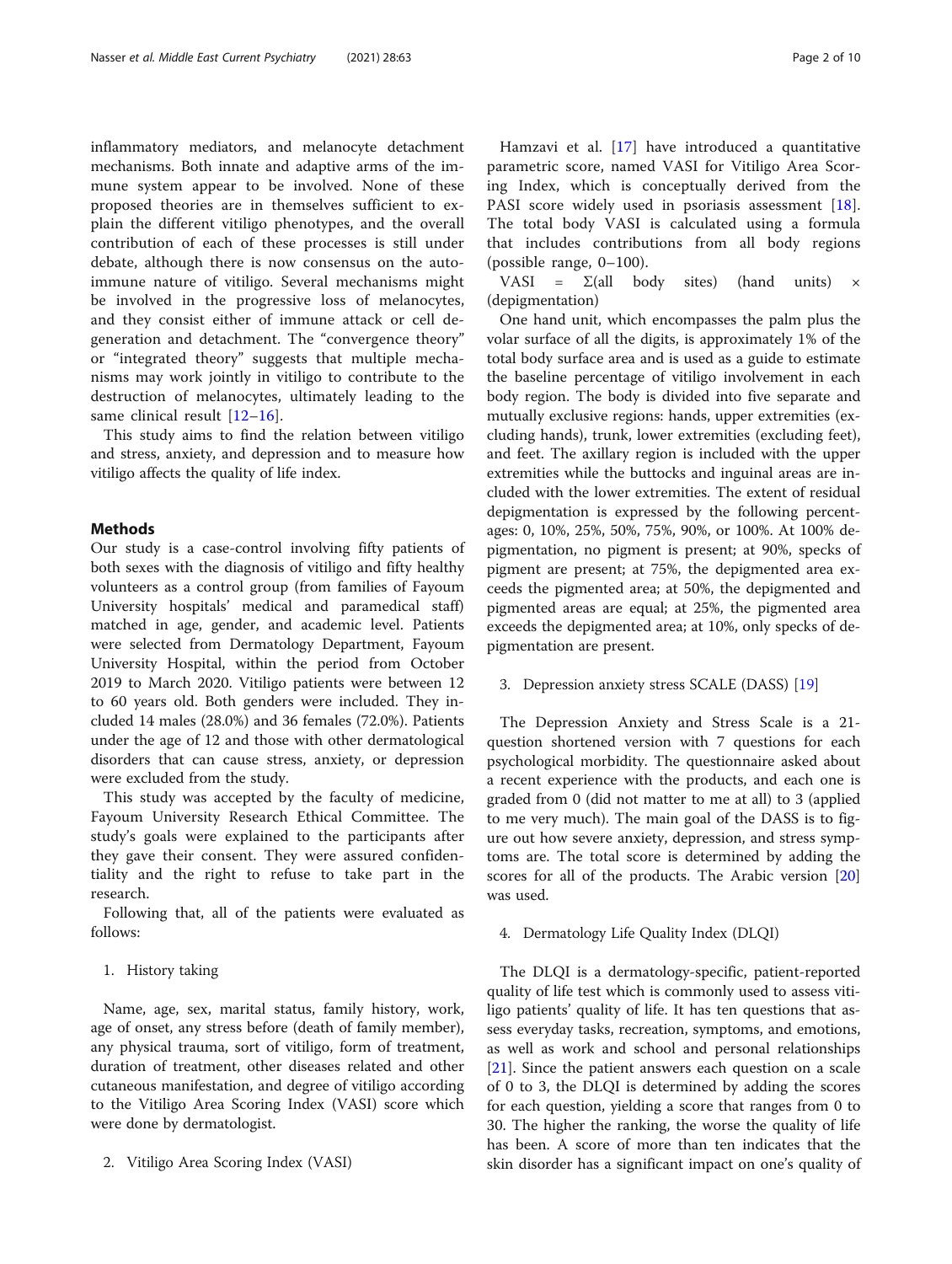life. No impact (0–1), slight effect (2–5), moderate effect  $(6-10)$ , extremely large effect  $(11-20)$ , and intensely large effect (21–30) on patients' lives are the categories [[22\]](#page-8-0). The Arabic version for the Dermatology Life Quality Index was used [[23](#page-8-0)].

#### Statistical analysis

Results were collected, tabulated and statistically analyzed by an IBM compatible personal computer with SPSS statistical package version 23 [\[24\]](#page-8-0). Student's t-test is a test of significance used for comparison of quantitative variables between two groups of normally distributed data. ANOVA test was used for comparison of quantitative variables between more than two groups of normally distributed data. Bivariate Pearson correlation test was also used to test the association between variables.  $P$  value  $< 0.05$  was considered significant.

#### Results

Demographic and clinical data of study groups are included in Table [1.](#page-3-0) The mean age of patients was 34.69± 5.87 (62% (n=31) were <40 years and 38% (n=19) were ≥40 years). Seventy-two percent (n=36) were females and 28% (n=14) were males. Fifty-eight percent (n=29) were married and 42% (n=21) were single.

The prevalence of stress was 76% (n=38), anxiety was 78% (n=39), and depression was 80% (n=40) (Figs. [1,](#page-4-0) [2](#page-4-0), and [3](#page-5-0) and Table [2](#page-5-0)). The quality of life index in vitiligo sufferers is included in Table [3](#page-6-0).

There was a statistical difference between patient and control groups regarding stress, anxiety, and depression  $(p < 0.001)$  (Fig. [4\)](#page-7-0).

There was no statistically significant correlation between age of patients in years, marital status, type of work, type of vitiligo, site of lesions, type of therapy whether systemic therapy or UVB therapy, and either stress, anxiety, or depression ( $p > 0.05$ ), while there was a significant positive correlation between gender and anxiety ( $p < 0.05$ ) (female affected more than male). Also, there was a statistically significant positive correlation between moderate to a severe degree of vitiligo and both anxiety and depression, and there was a statistically significant positive correlation between family history of vitiligo and depression (Table [4](#page-7-0)).

There was a statistically significant positive correlation between stress and embarrassment of vitiligo and clothes choice. However, there was no statistically significant correlation between the patient's psychological status and other parameters of quality of life (Table [5](#page-7-0)).

#### **Discussion**

In the present study, 38 (76%) patients experienced moderate to severe stress, 39 (78%) patients experienced moderate to severe anxiety, and 40 (80%) patients

experienced moderate to severe depression. These findings are consistent with Henning et al. [[25](#page-8-0)] whom reported that vitiligo patients experience a lot of stress. The incidence and development of vitiligo can be influenced by the stress in which the patients are subjected to. Also, these findings are consistent with Nikam et al. [[26\]](#page-8-0) who reported that vitiligo is strongly associated with psychiatric disorders. Depression and anxiety remain the foremost common. Also, according to Vernwal [\[27](#page-8-0)], a stress-vitiligo cycle occurs when vitiligo causes psychological discomfort and adversely affects social relations.

Within this study, vitiligo patients are slightly more likely than control group to have stress, anxiety, and depression. These findings corroborate those of Lai et al. [[28\]](#page-8-0) who found that patients suffering vitiligo are slightly more likely than those without vitiligo to have an affective disorder or experience depressive symptoms. Also, Öztekin and Öztekin [\[29](#page-8-0)] found a significantly higher depression level and worse sleep quality in the vitiligo patients than the control group. Also, Hamidizadeh et al. [[5\]](#page-8-0) found that the quantity of tension and hopelessness in patients with vitiligo was significantly higher than healthy controls.

Regarding the possible causes of vitiligo, the death of a family member was identified as a potential cause of vitiligo in 22% of patients; according to the current study, 6% had family member illness, and 16% had fear as other possible causes of their vitiligo. These results are in agreement with Cupertino et al. [[30\]](#page-8-0) who reported that stressful life events generate vitiligo. As they conducted a large study that assessed 1541 vitiligo patients to assess the stressors' effect on these patients Among the attendees and before the onset of vitiligo within 2 years, 56.6% had a minimum of one stressor, including the death of a loved (16.6%) and financial/work issues (10.8), the loss of a long-term relationship (10.2%), and family problems (7.8% ) are among the most traumatic life events (51.0%).

In the present study, females experienced significant stress, anxiety, and depression as compared to males. Sawant et al. [\[31](#page-8-0)] looked at gender inequalities in depression and found a greater prevalence of 28 (63.64%) in females compared to 24 (42.86%) in males, which was statistically significant. Also, this could be to keep with according to Abdelmaguid et al. [\[32\]](#page-9-0), vitiligo has a negative impact on patients' psychological well-being in regards of anxiety and depression, especially in female patients. These findings are consistent with Hamidizadeh et al.'s [[5](#page-8-0)] findings showing that women with vitiligo were more nervous and hopeless than healthy controls, although there was no substantial difference in the degree of tension and hopelessness between the two groups.

With this study, there was no relation between the area involved by vitiligo and psychological disturbances.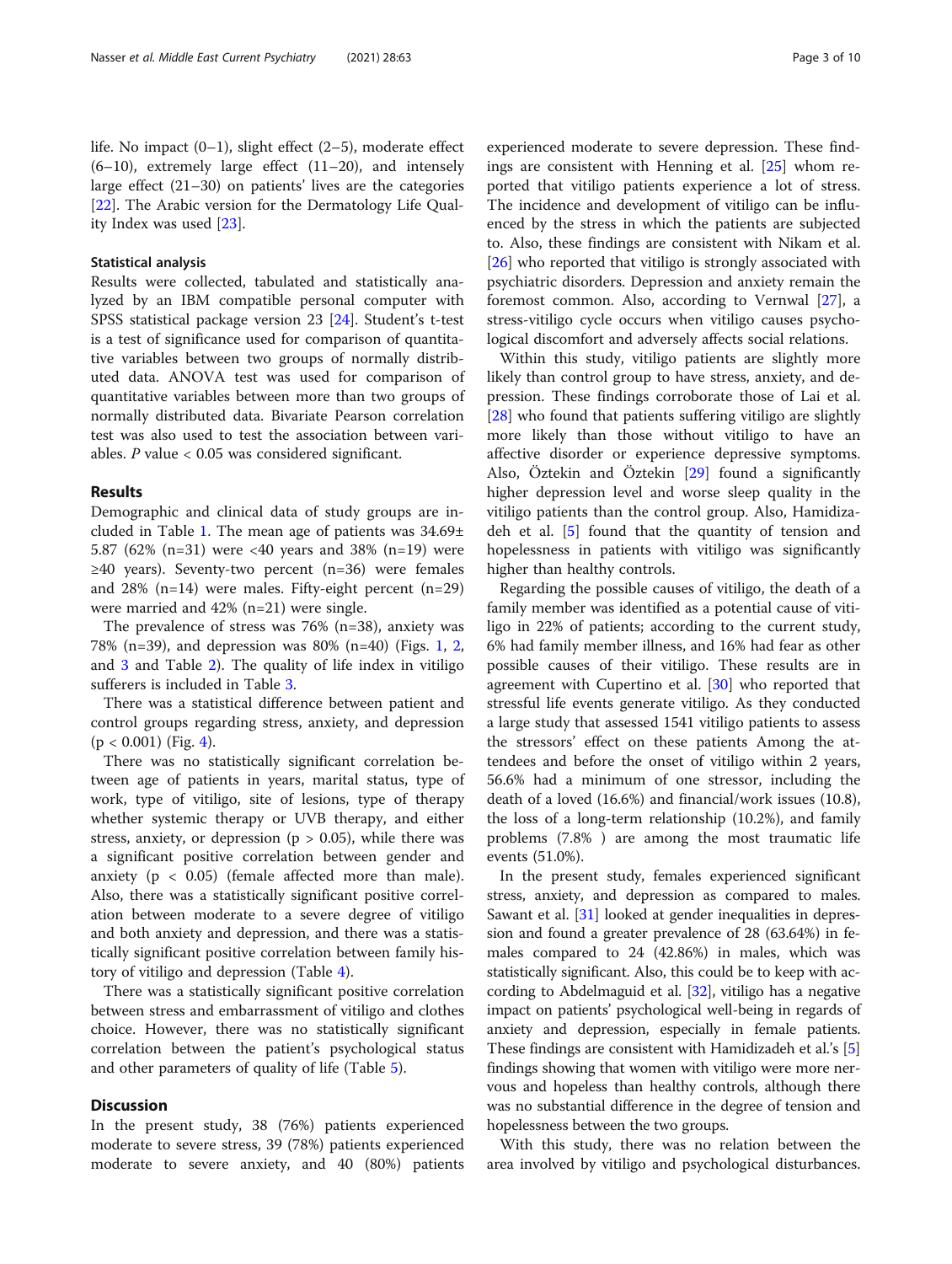#### <span id="page-3-0"></span>Table 1 Demographic and clinical data of study groups

| <b>10 1</b> Define graphic and emilear data or stady |                              | Patient        |              | Control    |              |
|------------------------------------------------------|------------------------------|----------------|--------------|------------|--------------|
| Variable                                             |                              | $\hbox{N}$     | $\%$         | $\hbox{N}$ | $\%$         |
| Age                                                  | Mean± SD                     | 34.69±5.87     |              | 30.27±7.65 |              |
| Age in years                                         | <40 years<br>$\geq$ 40 years | 31<br>19       | 62.0<br>38.0 | 40<br>10   | 80.0<br>20.0 |
| Age of onset                                         | Mean± SD                     | 29.32±7.84     |              |            |              |
| Gender                                               | Male                         | 14             | 28.0         | 16         | 32.0         |
|                                                      | Female                       | 36             | 72.0         | 34         | 68.0         |
| Marital statue                                       | Single                       | 21             | 42.0         | 10         | 20.0         |
|                                                      | Married                      | 29             | 58.0         | $40\,$     | 80.0         |
| Family history of vitiligo                           | Positive                     | 37             | 74.0         |            |              |
|                                                      | Negative                     | 13             | 26.0         |            |              |
| Work of patients                                     | Student                      | 16             | 32.0         |            |              |
|                                                      | Worker                       | 9              | 18.0         |            |              |
|                                                      | Housewife                    | 25             | 50.0         |            |              |
| Degree of vitiligo                                   | Mild                         | 20             | 40.0         |            |              |
|                                                      | Moderate                     | 24             | 48.0         |            |              |
|                                                      | Severe                       | 6              | 12.0         |            |              |
| Possible cause of vitiligo                           | No obvious cause             | 14             | 28.0         |            |              |
|                                                      | Death of family member       | 11             | 22.0         |            |              |
|                                                      | Family member illness        | 3              | 6.0          |            |              |
|                                                      | Fear                         | 8              | 16.0         |            |              |
|                                                      | Post traumatic               | 1              | 2.0          |            |              |
|                                                      | Leprosy                      | 3              | 6.0          |            |              |
|                                                      | Pregnancy                    | $\overline{2}$ | 4.0          |            |              |
|                                                      | After delivery               | 1              | 2.0          |            |              |
|                                                      | Infertility                  | 1              | 2.0          |            |              |
|                                                      | Work problems                | 6              | 12           |            |              |
| Type of vitiligo                                     | Acral                        | 3              | 6.0          |            |              |
|                                                      | Focal                        | 12             | 24.0         |            |              |
|                                                      | Segmental                    | 12             | 24.0         |            |              |
|                                                      | Generalized                  | 22             | 44.0         |            |              |
|                                                      | Universal                    | 1              | 2.0          |            |              |
| Sun-exposed lesions                                  | Unexposed                    | 8              | 16.0         |            |              |
|                                                      | Exposed                      | 34             | 68.0         |            |              |
|                                                      | Both                         | 8              | 16.0         |            |              |
| Ultraviolet B (UVB) therapy                          | Negative                     | 21             | 42.0         |            |              |
|                                                      | Positive                     | 29             | 58.0         |            |              |
| Topical therapy                                      | Negative                     | 22             | 44.0         |            |              |
|                                                      | Positive                     | 28             | 56.0         |            |              |
| Systemic therapy                                     | Negative                     | 26             | 52.0         |            |              |
|                                                      | Positive                     | $24\,$         | 48.0         |            |              |

In agreement with Kota et al. [\[33](#page-9-0)], they found that there was no significant correlation between skin area affected by vitiligo and depression. Regarding the effect of vitiligo

on quality of life, the majority of cases 46% showed tremendous effect on their quality of life. Also, these results are within the road with Silpa-Archa et al. [[34\]](#page-9-0) who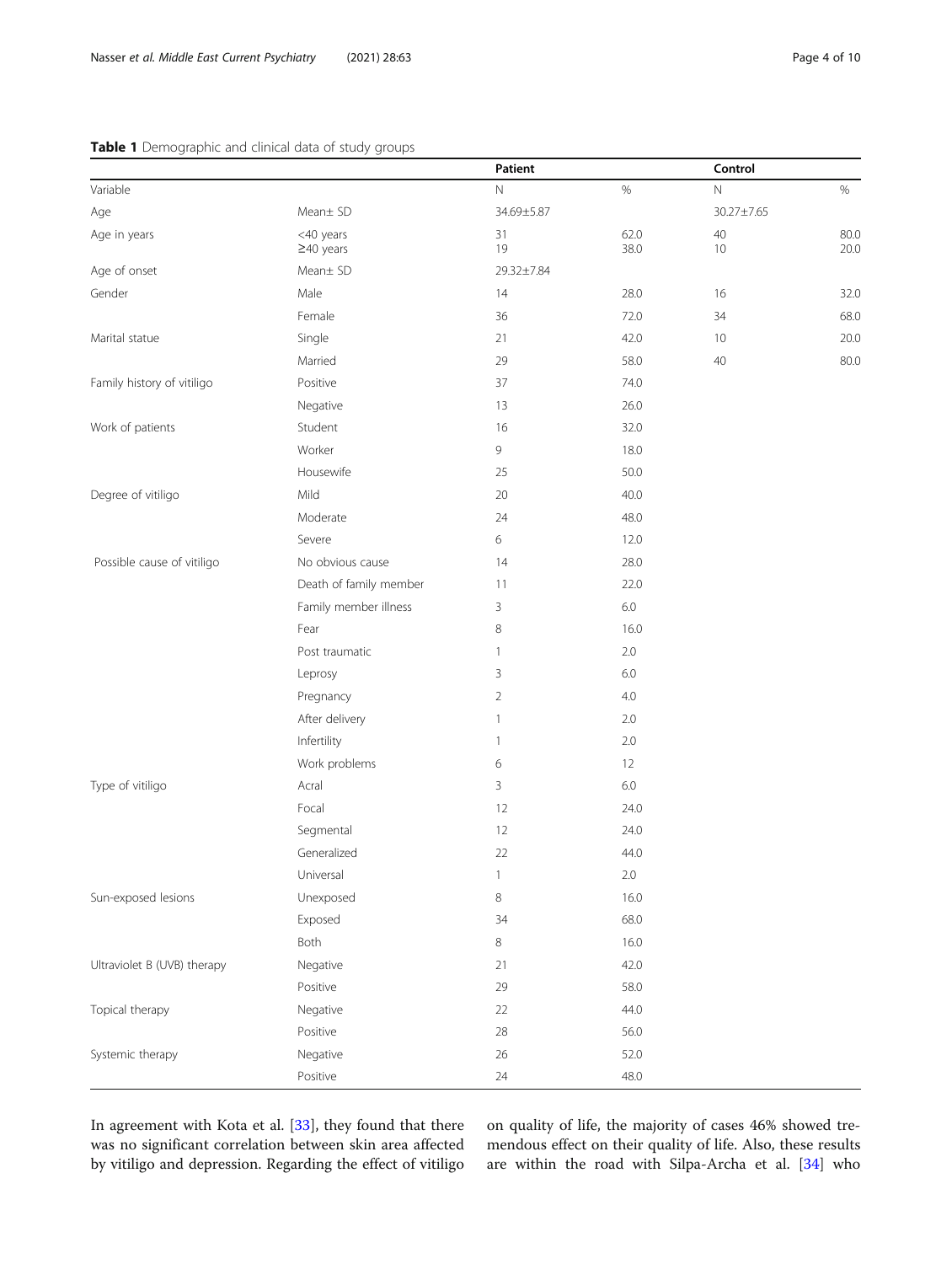<span id="page-4-0"></span>

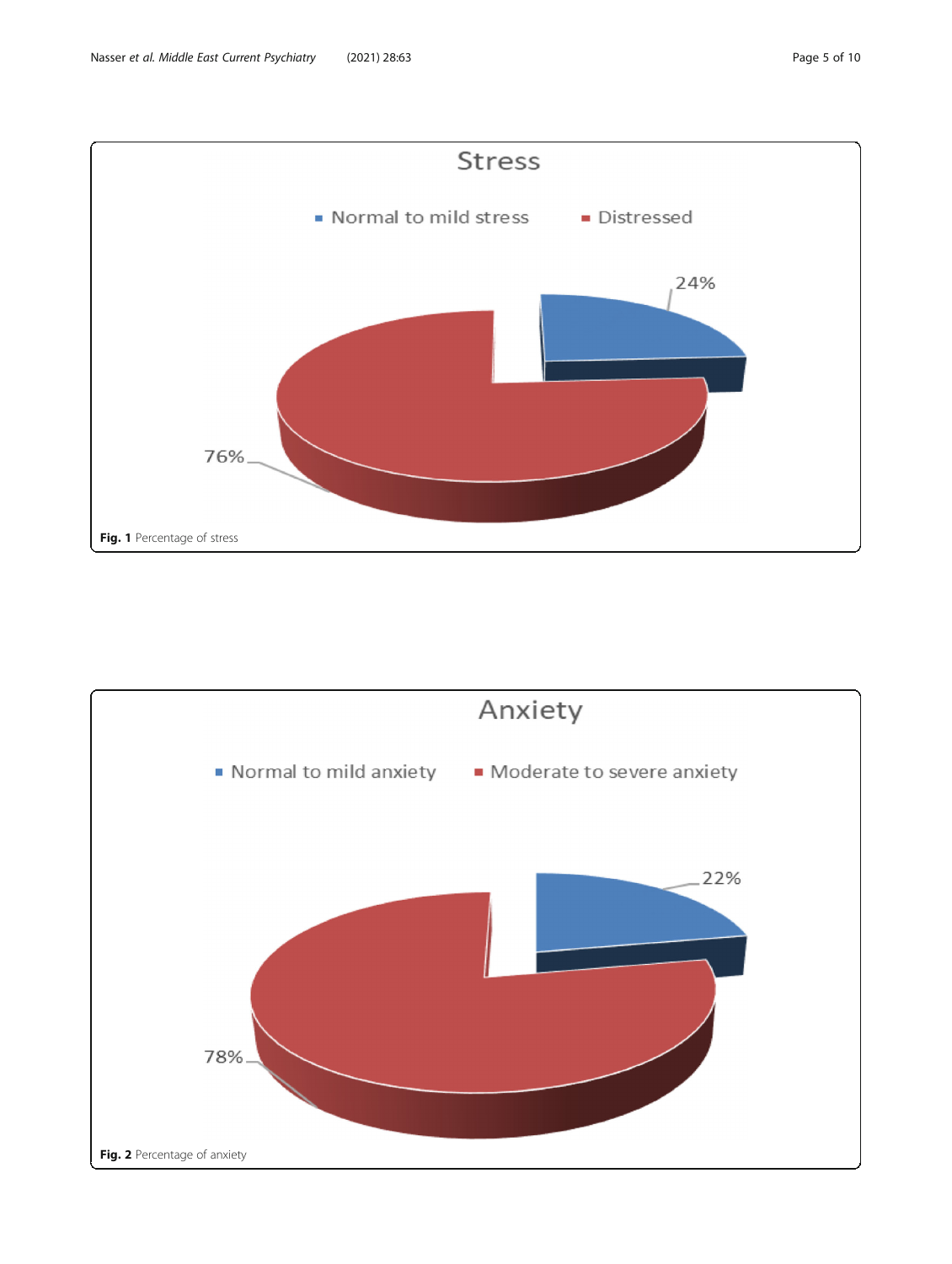<span id="page-5-0"></span>

found that in the Thai population, vitiligo caused medium QoL impairment, and there was a moderate incidence of depression. Also, these results are in line with Cupertino et al. [[30\]](#page-8-0) who reported that vitiligo sufferers have a moderate DLQI score (range from 4.4 to 17.1), which is similar to psoriasis and atopic dermatitis.

Regarding sexual difficulties and problems with the partner, the present study showed that about 10% had many sexual difficulties. Also, within the current study, about 21% had many problems with their partners. These findings are consistent with those of Cupertino et al. [[30\]](#page-8-0) who discovered that roughly 25% of vitiligo patients reported that their condition has damaged their interpersonal relationships. Overall, 10–15% believe that vitiligo has hampered their ability to socialize with people of the opposite gender, as well as their ability to

Table 2 Stress, anxiety, and depression among patients

| Variable      |                  | N              | $\%$ |                               | N  | %    |
|---------------|------------------|----------------|------|-------------------------------|----|------|
| <b>Stress</b> | Normal           | $\overline{2}$ | 4.0  | Normal to mild stress         | 12 | 24.0 |
|               | Mild             | 10             | 20.0 |                               |    |      |
|               | Moderate         | 18             | 36.0 | <b>Distress</b>               | 38 | 76.0 |
|               | Severe           | 14             | 28.0 |                               |    |      |
|               | Extreme severe   | 6              | 12.0 |                               |    |      |
| Anxiety       | Normal           | $\overline{2}$ |      | Normal to mild anxiety        | 11 | 22.0 |
|               | Mild             | 9              | 18.0 |                               |    |      |
|               | Moderate         | 16             | 32.0 | Moderate to severe anxiety    | 39 | 78.0 |
|               | Severe           | 10             | 20.0 |                               |    |      |
|               | Extreme severe   | 13             | 26.0 |                               |    |      |
| Depression    | Normal           | $\overline{4}$ | 8.0  | Normal to mild depression     | 10 | 20.0 |
|               | Mild             | 6              | 12.0 |                               |    |      |
|               | Moderate         | 14             | 28.0 | Moderate to severe depression | 40 | 80.0 |
|               | Severe           | 12             | 24.0 |                               |    |      |
|               | Extremely severe | 14             | 28.0 |                               |    |      |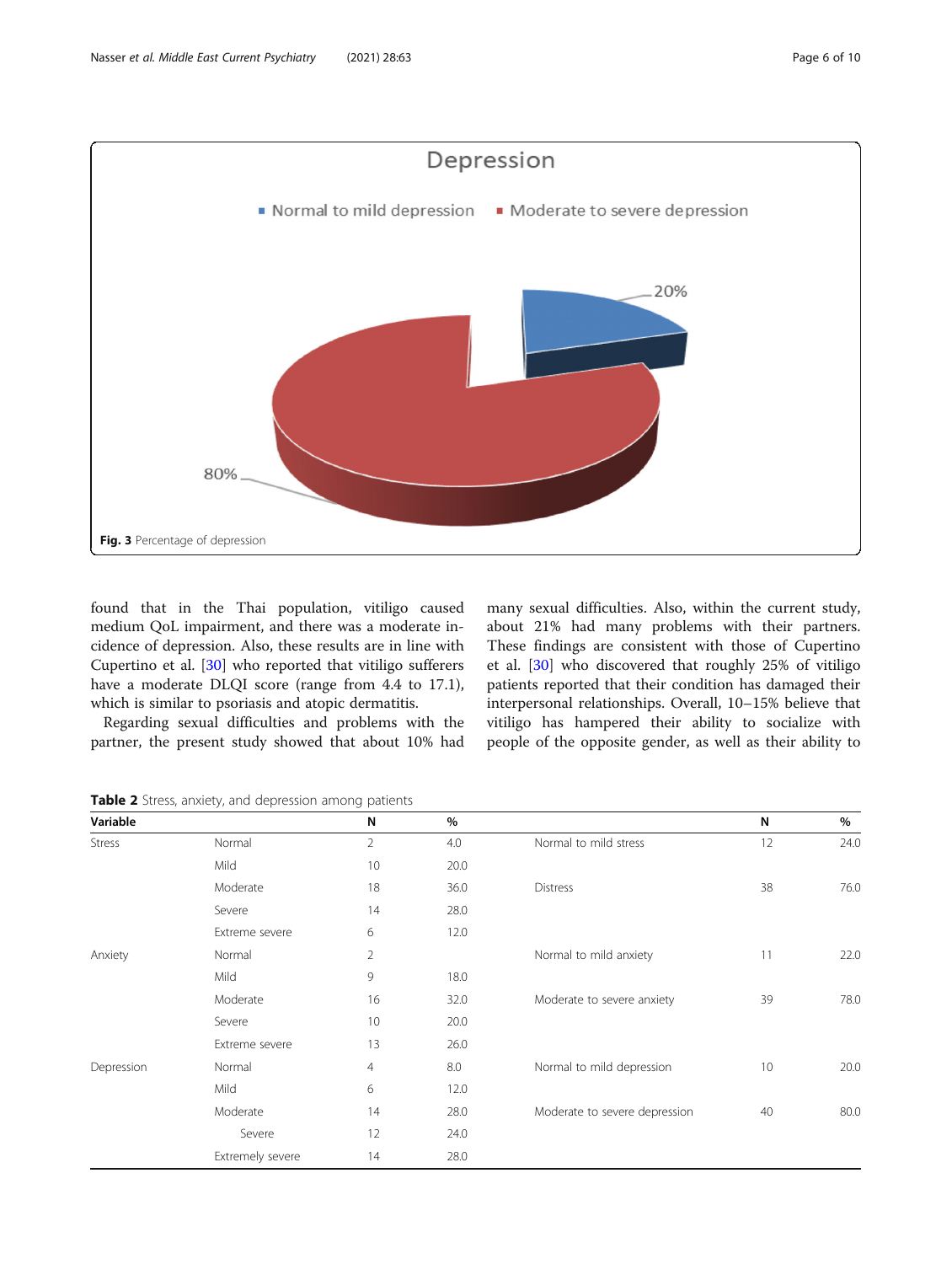#### <span id="page-6-0"></span>Table 3 Quality of life index in vitiligo patients

| Variable                           |                 | N               | %    |
|------------------------------------|-----------------|-----------------|------|
| Skin pain in vitiligous lesions    | Not at all      | 28              | 56.0 |
|                                    | Little          | 5               | 10.0 |
|                                    | A lot           | 9               | 18.0 |
|                                    | Very much       | 8               | 16.0 |
| Embarrassment of vitiligo          | Not at all      | 10              | 20.0 |
|                                    | Little          | $\overline{4}$  | 8.0  |
|                                    | A lot           | 12              | 24.0 |
|                                    | Very much       | 24              | 48.0 |
| Clothes choice                     | Not at all      | 9               | 18.0 |
|                                    | Little          | $\overline{4}$  | 8.0  |
|                                    | A lot           | 9               | 18.0 |
|                                    | Very much       | 28              | 56.0 |
| Social activities sharing          | Not at all      | 9               | 18.0 |
|                                    | Little          | 6               | 12.0 |
|                                    | A lot           | 16              | 32.0 |
|                                    | Very much       | 19              | 38.0 |
| Work and study difficulties        | Not at all      | 14              | 28.0 |
|                                    | Little          | 6               | 12.0 |
|                                    | A lot           | 19              | 38.0 |
|                                    | Very much       | 11              | 22.0 |
| Problems with your partner         | Not at all      | 30              | 60.0 |
|                                    | Little          | $\overline{2}$  | 4.0  |
|                                    | A lot           | 3               | 6.0  |
|                                    | Very much       | 15              | 30.0 |
| Sexual difficulties                | Not at all      | 44              | 88.0 |
|                                    | Little          | 2               | 4.0  |
|                                    | A lot           | 1               | 2.0  |
|                                    | Very much       | 3               | 6.0  |
| Difficulties in vitiligo treatment | Not at all      | 23              | 46.0 |
|                                    | Little          | $\overline{4}$  | 8.0  |
|                                    | A lot           | 10 <sup>°</sup> | 20.0 |
|                                    | Very much       | 13              | 26.0 |
| Quality of life index              | Small           | 4               | 8.0  |
|                                    | Moderate        | 22              | 44.0 |
|                                    | Very large      | 23              | 46.0 |
|                                    | Extremely large | $\mathbf{1}$    | 2.0  |

locate, amount, and frequency of possible or actual sexual interactions. Furthermore, about half of those who were impacted said it was because of their personal humiliation, 13% said it was because of their partner's humiliation, and 37% said it was because of both.

In the present study, 20% have no embarrassment of vitiligo, 8% have little embarrassment, 24% have a lot of embarrassment, and 48% have very much embarrassment. These results are in line with the results of Sarkar et al. [\[35](#page-9-0)] who reported that the most common psychiatric morbidity in vitiligo patients was depression (62.29%) followed by embarrassment (55.73%). Regarding clothes choice and social activities, the present study showed that 18% were not plague by vitiligo in clothes choice, 8% vitiligo moderately affected, 18% vitiligo had many effects, and 56% has very much effect. Also, 18% of vitiligo did not affect their social activities, 12% of vitiligo has a little effect, 32% of vitiligo has a lot of effects, and 38% of vitiligo has abundantly affected.

These findings are consistent with Kota et al. [\[33](#page-9-0)]; they also found that vitiligo can even pose difficulty in primary daily activities like wearing clothes, having food of their choice, and going to social events. Within this study, there were two patients (4%) who developed vitiligo during pregnancy. This can be in line with Mason et al. [\[36\]](#page-9-0) who reported that a precipitating factor was identified in nine of their vitiligo patients (22%), including pregnancy, sunburn, and skin trauma. In the present study, there is one patient (2%) who developed vitiligo after delivery, and this is against Delatorre et al. [[37](#page-9-0)] who reported that almost all patients experienced stable vitiligo during pregnancy, still as within the 6-month period after delivery.

During this study, there have been 3 patients (6%) who developed vitiligo after leprosy. This is consistent with the findings of Boisseau-Garsaud et al. [[38\]](#page-9-0) who found eleven individuals with vitiligo between 101 patients with lepromatous (multibacillary) leprosy. The link between vitiligo and leprosy was not coincidental. The physiopathology leading to this high rate of vitiligo in leprosy is unclear.

There was no significant correlation between stress, anxiety, and depression and quality of life in patients with vitiligo. This was in line with Hedayat et al. [\[39](#page-9-0)] who concluded that psychiatric conditions such as depression and anxiety have no impact on the quality of life in people with vitiligo, while in contrast with Mechri et al. [[40\]](#page-9-0) who stated that the quality of life ratings had a positive association with depression and anxiety scores.

#### Limitations

The limitation of this study is that the study was conducted in a single large university hospital which might not represent all individuals with vitiligo or might not be generalizable to other countries. Although DASS is the standard measurement for screening of depression, anxiety, and stress, its limitation is that it is a self-rated questionnaire. Additional clinical information, e.g., patient's function, effects of medication, illness, and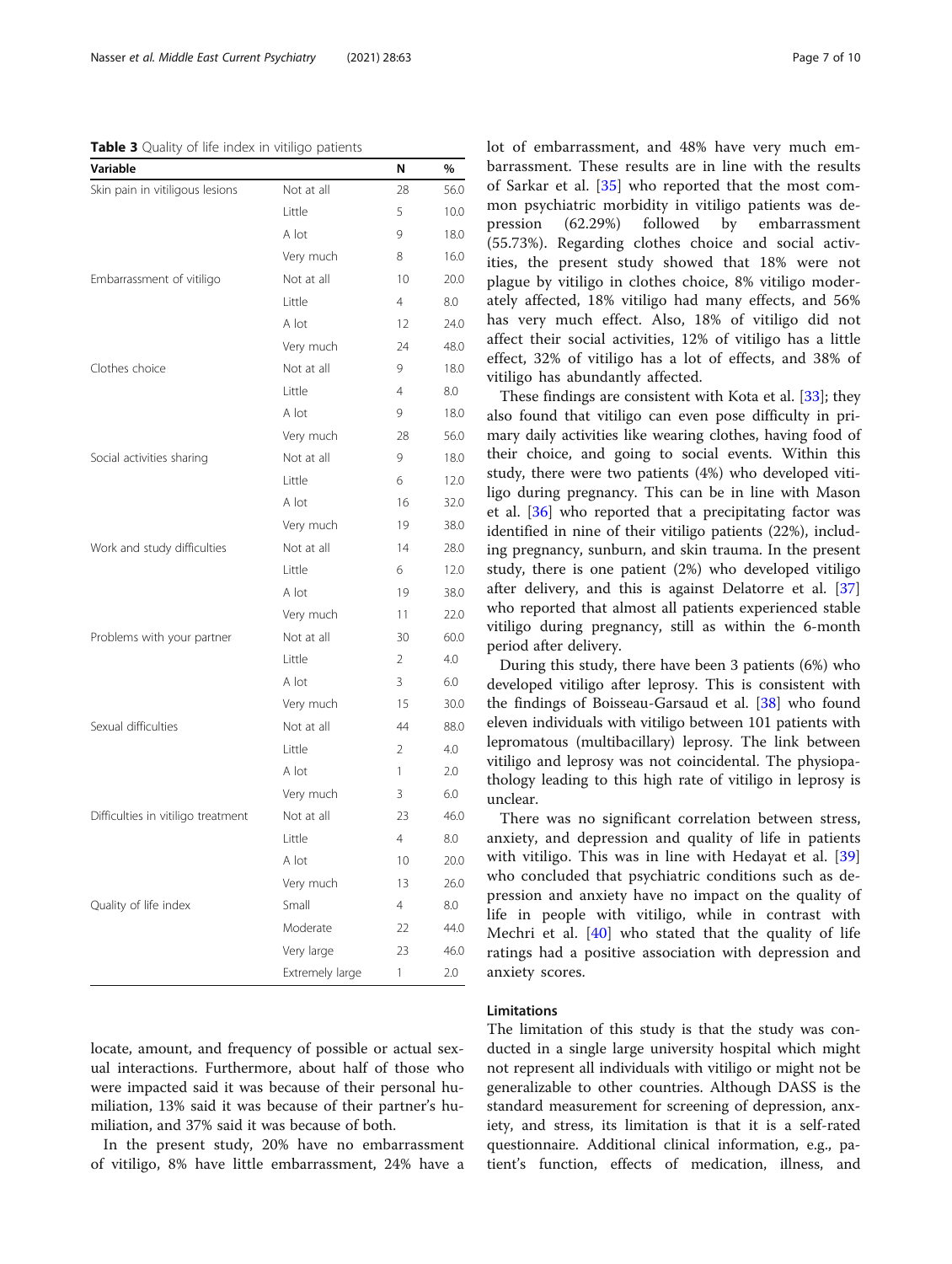<span id="page-7-0"></span>

psychiatric evaluation, are recommended for definite diagnosis and comprehensive evaluation. Furthermore, we did not evaluate patients younger than 12 years old.

#### Conclusion

Vitiligo patients have a high prevalence of psychiatric comorbidity: stress, anxiety, and depression. The onset of vitiligo is preceded by a stressful situation in

most patients. Vitiligo contains a moderate to huge effect on the quality of lifetime of patients in particular (clothes choice and feelings of embarrassment). Female patients with vitiligo are more liable to psychiatric problems than male patients. There is no statistically significant correlation between stress, anxiety, depression, and the quality of life index in vitiligo patients.

Table 4 Correlation between patient's stress, anxiety, depression, and both demographic and clinical data of patients

|                               | <b>Stress</b> |       | Anxiety              |       | Depression |       |  |
|-------------------------------|---------------|-------|----------------------|-------|------------|-------|--|
|                               | R             | P     | R                    | P     | R          | P     |  |
| Age                           | $-0.080$      | 0.583 | 0.006                | 0.969 | 0.091      | 0.528 |  |
| Age of onset                  | $-0.256$      | 0.073 | $-0.040$             | 0.785 | 0.106      | 0.464 |  |
| Gender                        | 0.171         | 0.235 | $0.314$ <sup>*</sup> | 0.026 | 0.245      | 0.086 |  |
| <b>Marital statue</b>         | $-0.041$      | 0.979 | 0.037                | 0.798 | $-0.020$   | 0.889 |  |
| Family history of<br>vitiligo | 0.120         | 0.408 | 0.205                | 0154  | $0.296*$   | 0.037 |  |
| Work                          | $-0.166$      | 0.248 | 0.017                | 0.907 | 0.066      | 0.649 |  |
| Degree of vitiligo            | 0.116         | 0.424 | $0.403$ <sup>*</sup> | 0.002 | $0.316*$   | 0.025 |  |
| Cause of vitiligo             | 0.018         | 0.903 | 0.017                | 0.908 | 0.016      | 0.913 |  |
| Type of vitiligo              | 0.256         | 0.741 | 0.018                | 0.903 | 0.106      | 0.464 |  |
| Sun exposure                  | 0.015         | 0.918 | $-0.146$             | 0.312 | $-0.053$   | 0.714 |  |
| <b>UVB</b> therapy            | 0.091         | 0.529 | 0.135                | 0.350 | $-0.020$   | 0.889 |  |
| <b>Topical therapy</b>        | $-0.026$      | 0.856 | 0.016                | 0.915 | $-0.141$   | 0.329 |  |
| <b>Systemic therapy</b>       | $-0.022$      | 0.877 | $-0.070$             | 0.631 | 0.180      | 0.211 |  |

Table 5 Correlation between patient's stress, anxiety, depression, and quality of life index

| <b>Stress</b>        |       |          |                                              | Depression |                      |
|----------------------|-------|----------|----------------------------------------------|------------|----------------------|
| R                    | P     | R        | P                                            | r          | P                    |
| 0.054                | 0.709 | 0.017    | 0.909                                        | $-0.258$   | 0.071                |
| $-0.072$             | 0.618 | 0.112    | 0.440                                        | 0.039      | 0.790                |
| $0.285$ <sup>*</sup> |       |          | 0.123                                        | 0.084      | 0.562                |
| $0.330^{*}$          |       |          |                                              |            | 0.170                |
| 0143                 | 0.320 | 0.045    | 0.757                                        | 0.015      | 0.918                |
| 0.005                | 0.974 |          | 0.227                                        | 0.149      | 0.302                |
| 0.011                | 0.939 | 0.232    |                                              | 0.060      | 0.681                |
| 0.161                | 0.265 | 0.195    | 0.176                                        | $-0.010$   | 0.947                |
| 0.099                |       | $-0.005$ | 0.971                                        | 0.129      | 0.371                |
|                      |       |          | 0.045 0.221<br>0.019 0.134<br>0.174<br>0.493 | Anxiety    | 0.354 0.197<br>0.104 |

\*significant Pvalue <0.05

\*significant Pvalue <0.05

**Correlations**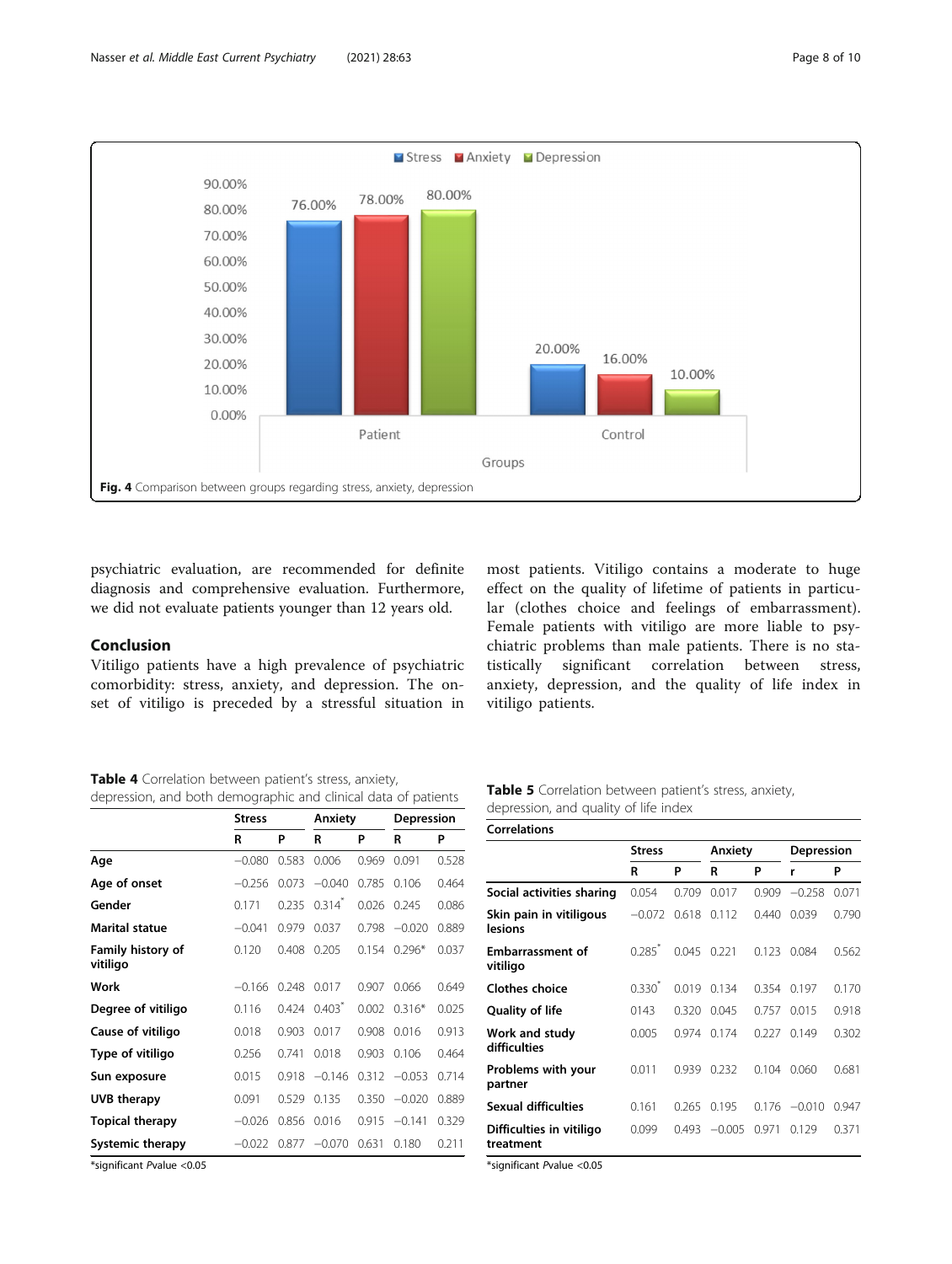#### <span id="page-8-0"></span>Abbreviations

DASS: Depression Anxiety Stress Scale; DLQI: Dermatology Life Quality Index; HRQL: Health-Related Quality of Life

#### Acknowledgements

The writers express their gratitude to the participants for their involvement and support.

#### Authors' contributions

MA, SM, ZA, and MR evaluated and interpreted patient data in terms of clinical data and psychometric methods, and all writers contributed to the manuscript's writing. The final manuscript has been read and accepted by all of the contributors.

#### Funding

This study did not receive any fund.

### Availability of data and materials

Not applicable

#### **Declarations**

#### Ethics approval and consent to participate

The Ethics Committee of Fayoum University's Faculty of Medicine gave their blessing to this study. The participants of the study gave their written informed consent. There is no way to know how many permits there are. The committee's reference number is not applicable and/or not available.

#### Consent for publication

Not applicable.

#### Competing interests

The authors declare that they have no competing interests.

#### Author details

<sup>1</sup>Department of Dermatology, Faculty of Medicine, Fayoum University, Fayoum, Egypt. <sup>2</sup>Department of Dermatology, Faculty of Medicine, Cairo University, Cairo, Egypt. <sup>3</sup>Department of Psychiatry, Faculty of Medicine, Fayoum University, PO Box: 63514, Fayoum, Egypt.

#### Received: 31 May 2021 Accepted: 26 June 2021 Published online: 30 September 2021

#### References

- Bolognia J, Jorizzo J, Schaffer J. Dermatology text book. 3. 2012. pp. 1023-4. [[Google Scholar](https://scholar.google.com/scholar_lookup?title=Dermatology+text+book&author=J+Bolognia&author=J+Jorizzo&author=J+Schaffer&publication_year=2012&)]
- 2. Malhotra N, Dytoc M (2013) The pathogenesis of vitiligo. J Cutan Med Surg 17(3):153–172. <https://doi.org/10.2310/7750.2012.12005> [\[PubMed](https://www.ncbi.nlm.nih.gov/pubmed/23673299)] [[CrossRef\]](https://dx.doi.org/10.2310/7750.2012.12005) [[Google Scholar](https://scholar.google.com/scholar_lookup?journal=J+Cutan+Med+Surg&title=The+pathogenesis+of+vitiligo&author=N+Malhotra&author=M+Dytoc&volume=17&issue=3&publication_year=2013&pages=153-72&pmid=23673299&doi=10.2310/7750.2012.12005&)]
- 3. Patel AB, Kubba R, Kubba A (2013) Clinicopathological correlation of acquired hypopigmentary disorders. Indian J Dermatol Venereol Leprol 79(3):376–382. <https://doi.org/10.4103/0378-6323.110749> [\[PubMed](https://www.ncbi.nlm.nih.gov/pubmed/23619442)] [[CrossRef](https://dx.doi.org/10.4103/0378-6323.110749)] [\[Google Scholar\]](https://scholar.google.com/scholar_lookup?journal=Indian+J+Dermatol+Venereol+Leprol&title=Clinicopathological+correlation+of+acquired+hypopigmentary+disorders&author=AB+Patel&author=R+Kubba&author=A+Kubba&volume=79&issue=3&publication_year=2013&pages=376-82&pmid=23619442&doi=10.4103/0378-6323.110749&)
- Mattoo SK, Handa S, Kaur I, Gupta N, Malhotra R (2002) Psychiatric morbidity in vitiligo: prevalence and correlates in India. J Eur Acad Dermatol Venereol 16(6):573–578. <https://doi.org/10.1046/j.1468-3083.2002.00590.x>
- 5. Hamidizadeh N, Ranjbar S, Ghanizadeh A, Parvizi MM, Jafari P, Handjani F (2020) Evaluating prevalence of depression, anxiety and hopelessness in patients with vitiligo on an Iranian population. Health Qual Life Outcomes 18(1):20
- 6. Schmid-Ott G, Kisback RM, Shietoni R (2007) Stigmatization experience, coping and sense of coherence in vitiligo. J Eur Acad Dermatol Venereol 21(4):456–461. <https://doi.org/10.1111/j.1468-3083.2006.01897.x>
- 7. Porter JR, Beuf AH, Lerner A, Nordlund J (1986) Psychosocial effect of vitiligo: a comparison of vitiligo patients with "normal" control subjects, with psoriasis patients, and with patients with other pigmentary disorders. J Am Acad Dermatol. 15(2):220–224. [\[PubMed](https://www.ncbi.nlm.nih.gov/pubmed/3745526)]. [https://doi.org/10.1016/S0190-](https://doi.org/10.1016/S0190-9622(86)70160-6) [9622\(86\)70160-6](https://doi.org/10.1016/S0190-9622(86)70160-6)
- 8. Talsania N, Lamb B, Bewley A (2010) Vitiligo is more than skin deep: a survey of members of the Vitiligo Society. Clin Exp Dermatol. 35(7):736–739. [[PubMed](https://www.ncbi.nlm.nih.gov/pubmed/20015281)]. <https://doi.org/10.1111/j.1365-2230.2009.03765.x>
- 9. Kent G, al-Abadie M (1996) Factors affecting responses on Dermatology Life Quality Index items among vitiligo sufferers. Clin Exp Dermatol. 21(5):330– 333. [\[PubMed](https://www.ncbi.nlm.nih.gov/pubmed/9136149)]. <https://doi.org/10.1111/j.1365-2230.1996.tb00116.x>
- 10. Wang KY, Wang KH, Zhang ZP (2011) Health-related quality of life and marital quality of vitiligo patients in China. J Eur Acad Dermatol Venereol. 25(4):429–435. [\[PubMed\]](https://www.ncbi.nlm.nih.gov/pubmed/20666878). <https://doi.org/10.1111/j.1468-3083.2010.03808.x>
- 11. Dolatshahi M, Ghazi P, Feizy V, Hemami M (2008) Life quality assessment among patients with vitiligo: comparison of married and single patients in Iran. Indian J Dermatol Venereol Leprol 74(6):700 [[PubMed\]](https://www.ncbi.nlm.nih.gov/pubmed/19177700) [[Google Scholar](https://scholar.google.com/scholar_lookup?journal=Indian+J+Dermatol+Venereol+Leprol&title=Life+quality+assessment+among+patients+with+vitiligo:+Comparison+of+married+and+single+patients+in+Iran&author=M+Dolatshahi&author=P+Ghazi&author=V+Feizy&author=M+Hemami&volume=74&issue=6&publication_year=2008&pages=700&pmid=19177700&)]
- 12. Picardo M, Dell'Anna ML, Ezzedine K, Hamzavi I, Harris JE, Parsad D et al (2015) Vitiligo. Nat Rev Dis Primers. 1(1):15011. [https://doi.org/10.1038/](https://doi.org/10.1038/nrdp.2015.11) [nrdp.2015.11](https://doi.org/10.1038/nrdp.2015.11)
- 13. Ezzedine K, Eleftheriadou V, Whitton M, van Geel N (2015) Vitiligo. Lancet. 386(9988):74–84. [https://doi.org/10.1016/S0140-6736\(14\)60763-7](https://doi.org/10.1016/S0140-6736(14)60763-7)
- 14. Le Poole IC, Das PK, van den Wijngaard RM, Bos JD, Westerhof W (1993) Review of the etiopathomechanism of vitiligo: a convergence theory. Exp Dermatol. 2(4):145–153. [https://doi.org/10.1111/j.1600-0625.1](https://doi.org/10.1111/j.1600-0625.1993.tb00023.x) [993.tb00023.x](https://doi.org/10.1111/j.1600-0625.1993.tb00023.x)
- 15. Sandoval-Cruz M, García-Carrasco M, Sánchez-Porras R, Mendoza-Pinto C, Jiménez-Hernández M, Munguía-Realpozo P, Ruiz-Argüelles A (2011) Immunopathogenesis of vitiligo. Autoimmun Rev. 10(12):762–765. [https://](https://doi.org/10.1016/j.autrev.2011.02.004) [doi.org/10.1016/j.autrev.2011.02.004](https://doi.org/10.1016/j.autrev.2011.02.004)
- 16. Richmond JM, Frisoli ML, Harris JE (2013) Innate immune mechanisms in vitiligo: danger from within. Curr Opin Immunol. 25(6):676–682. [https://doi.](https://doi.org/10.1016/j.coi.2013.10.010) [org/10.1016/j.coi.2013.10.010](https://doi.org/10.1016/j.coi.2013.10.010)
- 17. Hamzavi I, Jain H, McLean D, Shapiro J, Zeng H, Lui H (2004) Parametric modeling of narrowband UV-B phototherapy for vitiligo using a novel quantitative tool: the Vitiligo Area Scoring Index. Arch Dermatol. 140(6):677– 683. <https://doi.org/10.1001/archderm.140.6.677>
- 18. Fredriksson T, Pettersson U (1978) Severe psoriasis–oral therapy with a new retinoid. Dermatology. 157(4):238–244. <https://doi.org/10.1159/000250839>
- 19. Lovibond SH, Lovibond PF (1995) Manual for the Depression Anxiety & Stress Scales, 2nd edn. Psychology Foundation, Sydney
- 20. Moussa, M.T., Lovibond, P.F. & Laube, R. 2001. Psychometric properties of an Arabic version of the Depression Anxiety Stress Scales (DASS21). Report for New South Wales Transcultural Mental Health Centre, Cumberland Hospital, Sydney.
- 21. Finlay AY, Khan GK (1993) The Dermatology Life Quality Index: a simple practical measure for routine clinical use. British Association of Dermatologists Annual Meeting, Oxford, July 1993. Br J Dermatol 129(42):27
- 22. Basra MKA, Fenech R, Gatt RM, Salek MS, Finlay AY (2008) The Dermatology Life Quality Index 1994-2007: a comprehensive review of validation data and clinical results. Br J Dermatol. [https://doi.org/10.1111/j.1365-2133.2008.](https://doi.org/10.1111/j.1365-2133.2008.08832.x) [08832.x](https://doi.org/10.1111/j.1365-2133.2008.08832.x)
- 23. Khoudri I, Lamchahab FZ, Ismaili N, Senouci K, Hassam B, Abouqal R (2013) Measuring quality of life in patients with psoriasis using the Arabic version for Morocco of the Dermatology Life Quality Index. Int J Dermatol 52(7): 795–802. <https://doi.org/10.1111/j.1365-4632.2011.05450.x>
- 24. Snedecor GW, Cochran WG (1980) Statistical methods, 7th edn. Iowa State University Press, Ames
- 25. Henning SW, Jaishankar D, Barse LW, Dellacecca ER, Lancki N, Webb K, Janusek L, Mathews HL, Price RN Jr, Le Poole IC (2020) The relationship between stress and vitiligo: evaluating perceived stress and electronic medical record data. Plos One 15(1):e0227909
- 26. Nikam B, Kale MS, Hussain AA, Jamale V, Shah R (2020) Increased risk of psychiatric disorders in patients with vitiligo. J Crit Rev 7(14):2623–2627
- 27. Vernwal D (2017) A study of anxiety and depression in Vitiligo patients: new challenges to treat. Eur Psychiatry 41(S1):S321–S321. [https://doi.org/10.1016/](https://doi.org/10.1016/j.eurpsy.2017.02.242) [j.eurpsy.2017.02.242](https://doi.org/10.1016/j.eurpsy.2017.02.242)
- 28. Lai YC, Yew YW, Kennedy C, Schwartz RA (2017) Vitiligo and depression: a systematic review and meta-analysis of observational studies. Br J Dermatol 177(3):708–718. <https://doi.org/10.1111/bjd.15199>
- 29. Öztekin A, Öztekin C (2020) Sleep quality and depression in vitiligo patients. Eurasian J Fam Med 9(1):35–41. [https://doi.org/10.33880/ejfm.2](https://doi.org/10.33880/ejfm.2020090105) [020090105](https://doi.org/10.33880/ejfm.2020090105)
- 30. Cupertino F, Niemeyer-Corbellini JP, Ramos-e-Silva M (2017) Psychosomatic aspects of vitiligo. Clin Dermatol 35(3):292–297. [https://doi.org/10.1016/j.](https://doi.org/10.1016/j.clindermatol.2017.01.001) [clindermatol.2017.01.001](https://doi.org/10.1016/j.clindermatol.2017.01.001)
- 31. Sawant NS, Vanjari NA, Khopkar U (2019) Gender differences in depression, coping, stigma, and quality of life in patients of vitiligo. Dermatol Res Pract 2019:1–10. <https://doi.org/10.1155/2019/6879412>